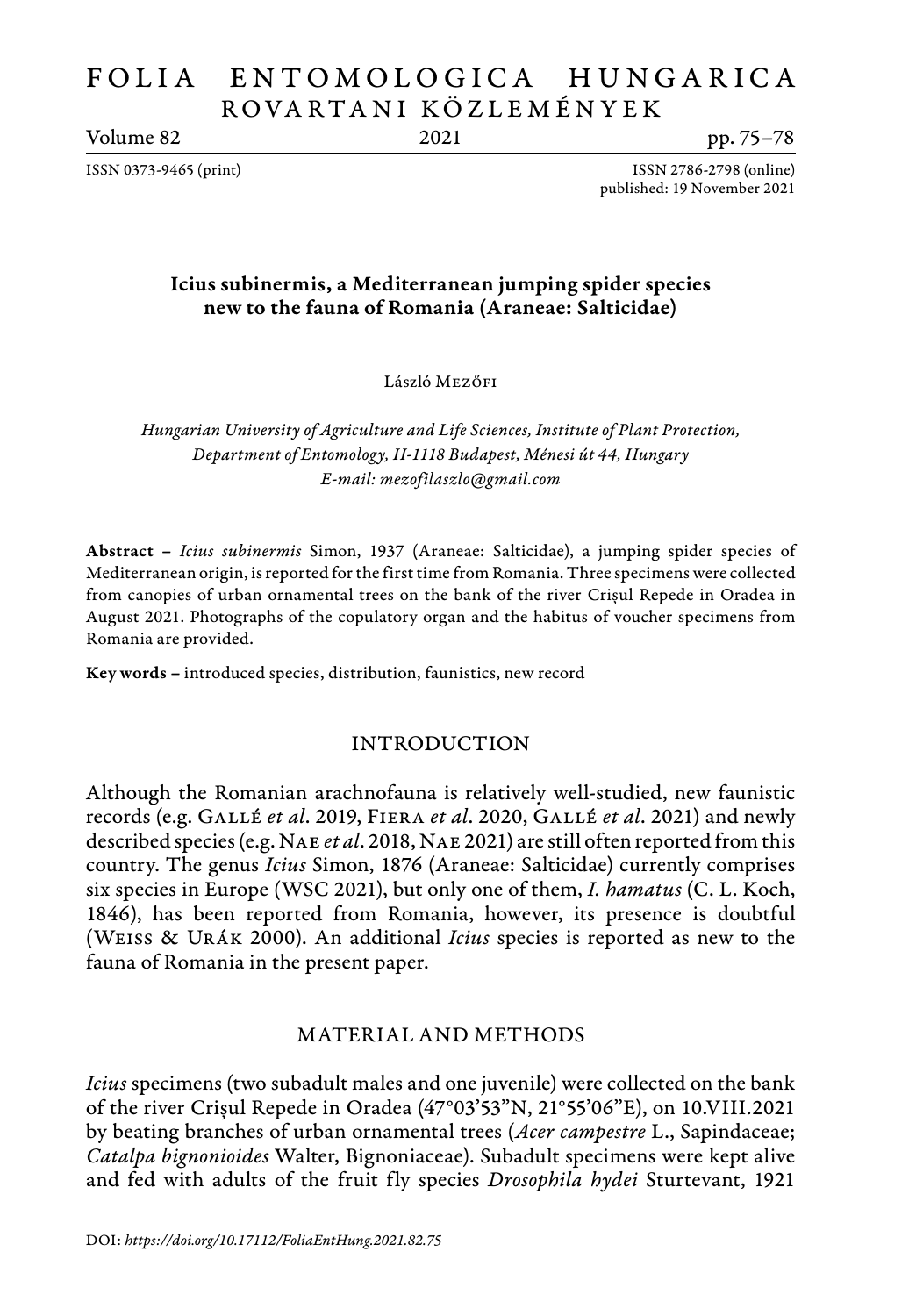(Diptera: Drosophilidae) until their final moult. The specimens were stored in 70% ethanol and the spiders were examined in the laboratory of the Department of Entomology, Hungarian University of Agriculture and Life Sciences, Budapest. The specimens were identified after ALICATA & CANTARELLA (1993) and Nentwig *et al*. (2021) using a binocular stereo microscope (Leica MZ6). One of the voucher specimens (an adult male) is deposited in the Hungarian Natural History Museum, Budapest, the remaining two specimens (an adult male and a juvenile) in the author's private collection. Copulatory organ and general appearance were photographed using a Euromex HD-Ultra digital camera connected to a Zeiss Stemi 2000-C stereomicroscope. Measurements were taken using an ocular micrometer calibrated with a stage micrometer. Adobe Photoshop CS3 software was used for post-processing work of photographs and preparation of scale bars.

### RESULTS AND DISCUSSION

Based on the details of the male copulatory organ the reared adults were identified as *Icius subinermis* Simon, 1937 (Figs 1–3). Considering its broad distribution in Europe (Nentwig *et al*. 2021) and presence in neighbouring countries (Hungary: Korányi *et al*. 2017, Serbia: Stanković 2012) the occurrence of *I. subinermis* in Romania is not surprising. The first specimen of the species in Hungary was collected in 2016 (Korányi *et al*. 2017), and it seems to have become established in Hungary since that, since it has been collected at various locations within Budapest several times (László Mezőfi, unpublished data, and for further Hungarian records of the species see izeltlabuak.hu\*). In Oradea, Romania, three specimens were collected from different trees, suggesting that the species might be already established there. Though the species is originated from the Mediterranean area (ALICATA & CANTARELLA 1993), it was introduced to many places across Europe during the last decades (NENTWIG et al. 2021), and recently it was reported even from North America (CUTLER & PARR 2020). Outside of its native range *I. subinermis* has been often collected in urban habitats (e.g. Stanković 2012, Korányi *et al*. 2017, Cutler & Parr 2020, present paper). The species was probably introduced into Romania by human mediation (e.g. with imported fruits), but the possibility of climate change-linked range expansion cannot be excluded. Further expansion of the species is expected in the future.

https://www.izeltlabuak.hu/faj/icius-subinermis/terkep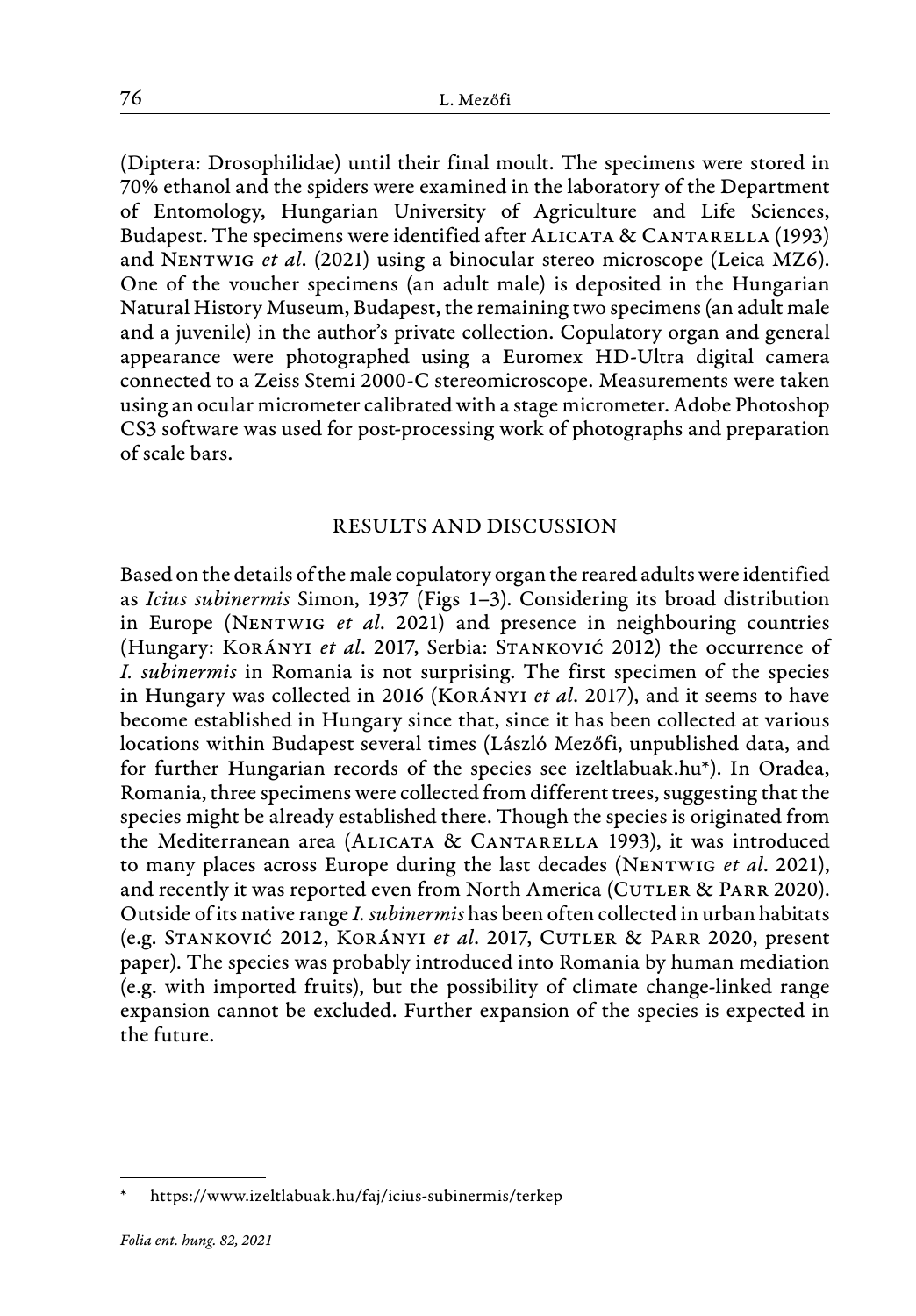

Figs 1–3. Left palp and habitus of a male specimen of *Icius subinermis* Simon, 1937 from Romania,  $1$  = ventral view of left palp,  $2$  = retrolateral view of left palp,  $3$  = male, dorsal view. Scale bars in Figs  $1-2 = 0.5$  mm, in Fig  $3 = 1$  mm (photos by László Mezőfi)

\*

*Acknowledgements* – The author would like to thank József Fail and Katalin Hári for their assistance in collecting the spiders. The author is grateful to Zoltán Vas and Dávid Rédei for their comments improving the manuscript and to Éva-Hajnalka Sas-Kovács and István Urák for the discussion related the findings of this paper. The study was supported by the Hungarian Ministry for Innovation and Technology within the framework of the Thematic Excellence Programme 2020 – Institutional Excellence Subprogram (TKP2020-IKA-12) for research on plant breeding and plant protection.

#### **REFERENCES**

- Alicata P. & Cantarella T. 1993: The Euro-mediterranean species of Icius (Araneae, Salticidae): a critical revision and description of two new species. – *Animalia* 20: 111–131.
- Cutler B. & Parr M. 2020: First records of Icius subinermis (Araneae: Salticidae) in North America, with notes on the local establishment of this species and its behavior in captivity. – *Peckhamia* 226.1: 1–5.
- Fiera C., Ulrich W., Popescu D., Bunea C. I., Manu M., Nae I., Stan M., Markó B., Urák I., Giurginca A., Penke N., Winter S., Kratschmer S., Buchholz J., Querner P. & Zaller J. G. 2020: Effects of vineyard inter-row management on the diversity and abundance of plants and surface-dwelling invertebrates in Central Romania. – *Journal of Insect Conservation* 24: 175–185. https://doi.org/10.1007/s10841-019-00215-0